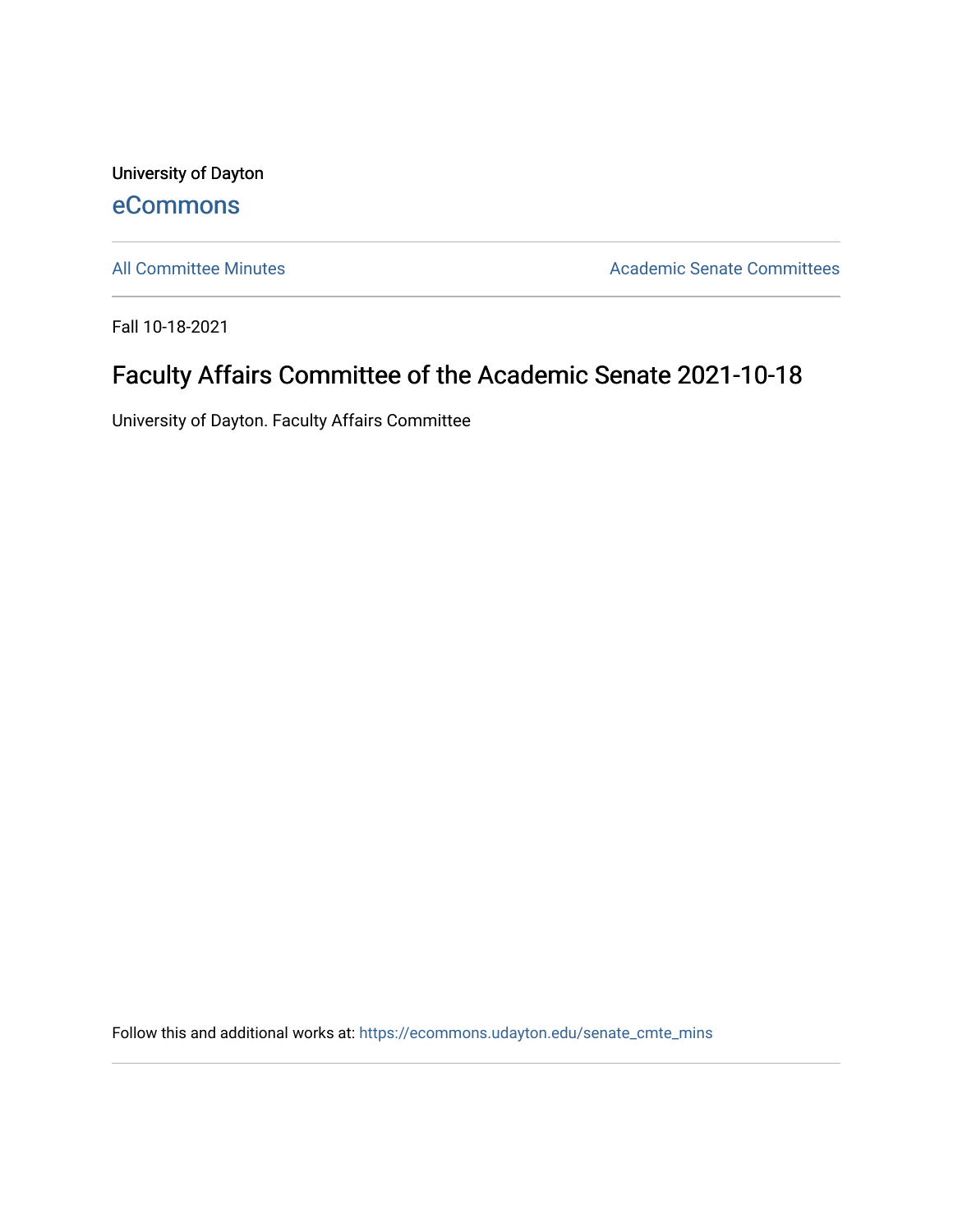## FAC Minutes 18 October 2021 Meeting via Zoom

- 1. Attendance: Maureen Anderson, Carlos Bernal, Jon Fulkerson, Camryn Justice, Carissa Krane, Sayeh Meisami, Grant Neeley, Carolyn Phelps, Margaret Pinnell, Andrew Sarangan, Kathy Webb, Andrea Wells, Mary Ziskin Excused: Katherine Kohnen
- 2. Minutes from 4 Oct 2021 were approved.
- 3. Discuss plans for addressing questions/comments on Google Form. Carissa/Kathy will receive the questions/comments and then bring to the attention of the FAC member(s) who are charged with that topic; other FAC members will be cc'd. The FAC members who are lead on the topic will address; Carissa will follow up with Julianne Morgan to make necessary changes to FAQs and/or Isidore site.
- 4. Update on proposed changes to Isidore site.

a. The FAC approved the revision to the CAS process language on the Isidore site: 1. The College Tenure and Promotion Committee (CTPC), which has the responsibility for reviewing and approving all department tenure and promotion policies, will lead the drafting process for revisions of the College policy.

2. The CTPC will consult regularly and throughout the drafting process with CCPD, the Dean's Executive Council, and the Dean. The CTPC will also facilitate faculty forums to provide ideas, suggestions and feedback.

3. Proposed revisions to the College tenure and promotion policy will be voted on by all eligible faculty (i.e., tenured and tenure-track) in the College. In order to ratify the revisions, 50% of those eligible must vote, and 50% of those voting must approve. 4. Once the revisions are approved, the departments will engage in revisions to their tenure and promotion policies to align them with the revisions in College and University policies.

- b. The FAC also agreed that any unit/dept timeline/process questions will be deferred to the Units since the Senate/FAC is not in charge of the timeline or Unit processes. The FAC provided information about the Unit processes as supplied by the Units because we anticipated that voters may have questions about the Unit processes. However, the logistics, timeline, processes used by the Units (and in some cases, departments) will be determined by the Units not by the Senate/FAC.
- 5. Identify FAC members who can attend info sessions. We would like to get a minimum of 3 FAC members signed up per session. Each session could include an introduction using the orientation slide deck (or just the infographic), followed by Q & A, and open discussion. The point of these sessions is to provide information, clarification, etc. Questions that come up in the info sessions can be added to FAQs. If there are questions for which we do not have answers, FAC will address. FAC members are there to facilitate, moderate, and participate in the discussion and to be a point of reference.

FAC Signup for Info Sessions: